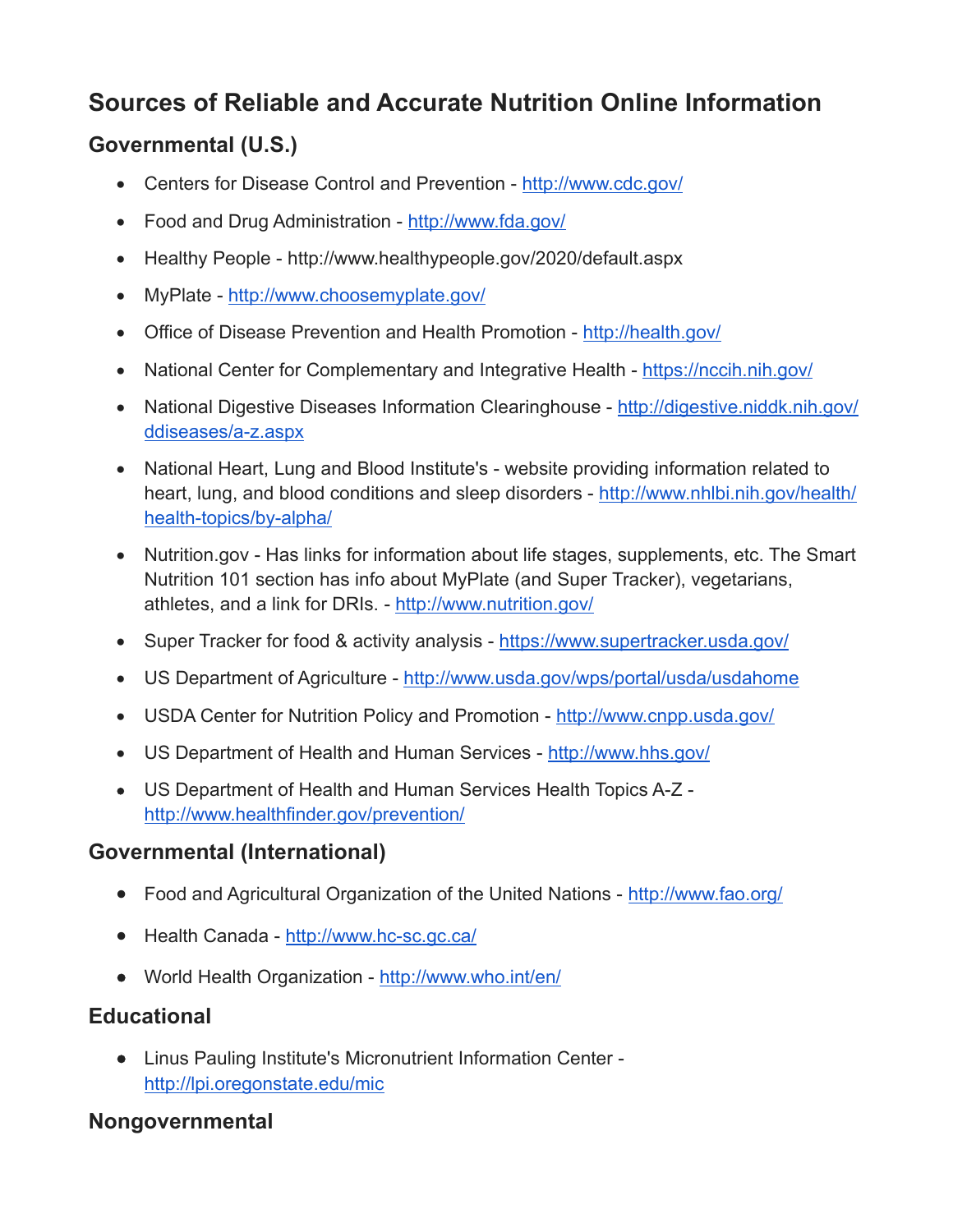- The Academy of Nutrition and Dietetics <http://www.eatright.org>/
- American Diabetes Association [http://www.diabetes.org/](http://www.diabetes.org)
- American Medical Association [http://www.ama-assn.org/](http://www.ama-assn.org)
- American Society for Nutrition -<http://www.nutrition.org>/
- CSPI (Center for Science in the Public Interest) -<http://www.cspinet.org>/
- Cochrane Library of Systematic Reviews of Health Care Research <http://www.cochranelibrary.com>/
- Dietitians of Canada -<http://www.dietitians.ca>/
- Harvard School of Public Health's The Nutrition Source [http://www.hsph.harvard.edu/](http://www.hsph.harvard.edu) nutritionsource/index.html
- Health News Review <http://www.healthnewsreview.org>/
- Institute of Medicine: Food and Nutrition <http://iom.nationalacademies.org/Global/Topics/Food-Nutrition.aspx>
- Mayo Clinic's Diseases and Conditions Index <http://www.mayoclinic.com/health/DiseasesIndex/DiseasesIndex>
- National Commission for Certifying Agencies (NCCA) accredits programs that certify individuals in a wide range of health professions and other occupations like automotive professionals. - <http://www.credentialingexcellence.org/NCCA>
- The National Institute of Diabetes and Digestive and Kidney Diseases (NIDDK) http:// <www.niddk.nih.gov>/
- Rudd Center for Food Policy and Obesity - [http://www.uconnruddcenter.org/](http://www.uconnruddcenter.org)
- The Yale-Griffin Prevention Research Center (directed by Dr. David Katz and it includes his recent articles, essays, op-eds and columns written for the New York Times Syndicate) - [http://www.yalegriffinprc.org/](http://www.yalegriffinprc.org)

#### **Blogs**

- Mark Bittman <http://bittman.blogs.nytimes.com>
- The Feeding Doctor (Katja Rowell, MD) [http://thefeedingdoctor.com/](http://thefeedingdoctor.com)
- Marion Nestle (PhD, MPH, Professor- Department of Nutrition, Food Studies, and Public Health at New York University) -<http://www.foodpolitics.com>/
- NPR's The Salt [http://www.npr.org/sections/thesalt/](http://www.npr.org/sections/thesalt)